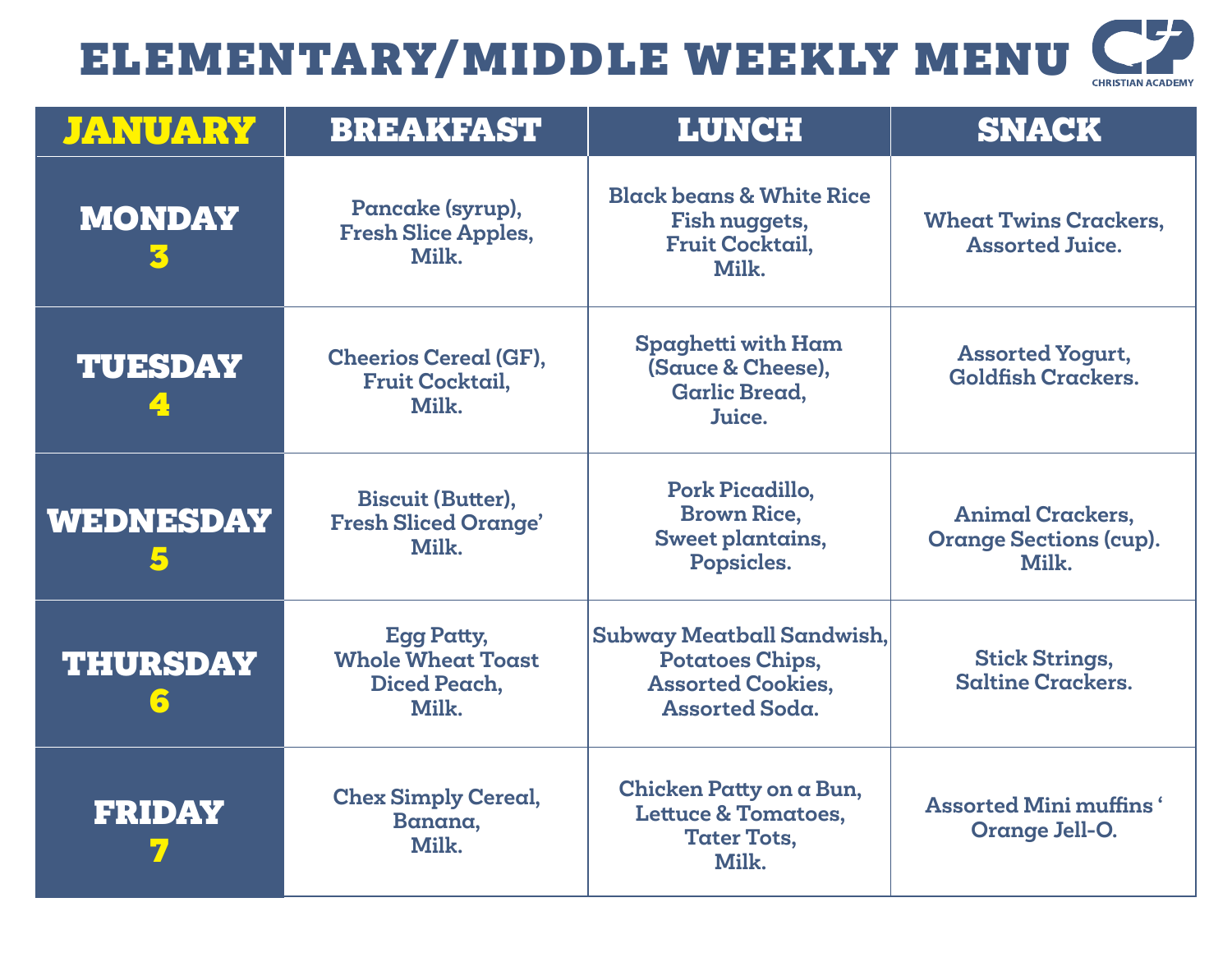## ELEMENTARY/MIDDLE WEEKLY MENU

| <b>CHRISTIAN ACADEMY</b> |
|--------------------------|

| <b>JANUARY</b>         | <b>BREAKFAST</b>                                                | <b>LUNCH</b>                                                                                                   | <b>SNACK</b>                                          |
|------------------------|-----------------------------------------------------------------|----------------------------------------------------------------------------------------------------------------|-------------------------------------------------------|
| <b>MONDAY</b><br>10    | <b>French Toast Sticks (Syrup)</b><br>Diced Peach,<br>Milk.     | <b>Brown Rice, Black Beans,</b><br><b>Chicken Nuggets,</b><br>Diced Pears, Milk.                               | Rice Krispies (Individual),<br><b>Assorted Juice.</b> |
| <b>TUESDAY</b><br>11   | Cheese Quesadilla,<br>Pear, Milk.                               | <b>Macaroni with Meatballs,</b><br>(Cheese), Green Beans,<br>Garlic Bread, Fruit Cocktail,<br>Milk.            | <b>Ritz Crackers,</b><br><b>Fruit Sorbet.</b>         |
| <b>WEDNESDAY</b><br>12 | <b>Assorted Mini Muffins,</b><br>Fruit Cocktail (cup),<br>Milk. | "Moro" Rice (Red Beans),<br><b>Breaded Fish Sticks,</b><br><b>Apple Sauce,</b><br>Milk.                        | <b>Cheese Crackers,</b><br>Milk.                      |
| <b>THURSDAY</b><br>13  | <b>Corn Flakes Cereal,</b><br><b>Orange Sections,</b><br>Milk.  | Rice with Baked Chicken,<br><b>Veggie Chips,</b><br><b>Assorted Juice.</b>                                     | <b>Cheese Slices,</b><br>Soft Tortilla.               |
| <b>FRIDAY</b><br>14    | <b>Raising Mini Bagel,</b><br>(Cream Cheese)<br>Pear, Milk.     | Beef Patty on a Bun,<br><b>Lettuce &amp; Tomatoes,</b><br><b>Baked French Fries,</b><br><b>Chocolate Milk.</b> | <b>Goldfish Crackers,</b><br><b>Assorted Yogurt.</b>  |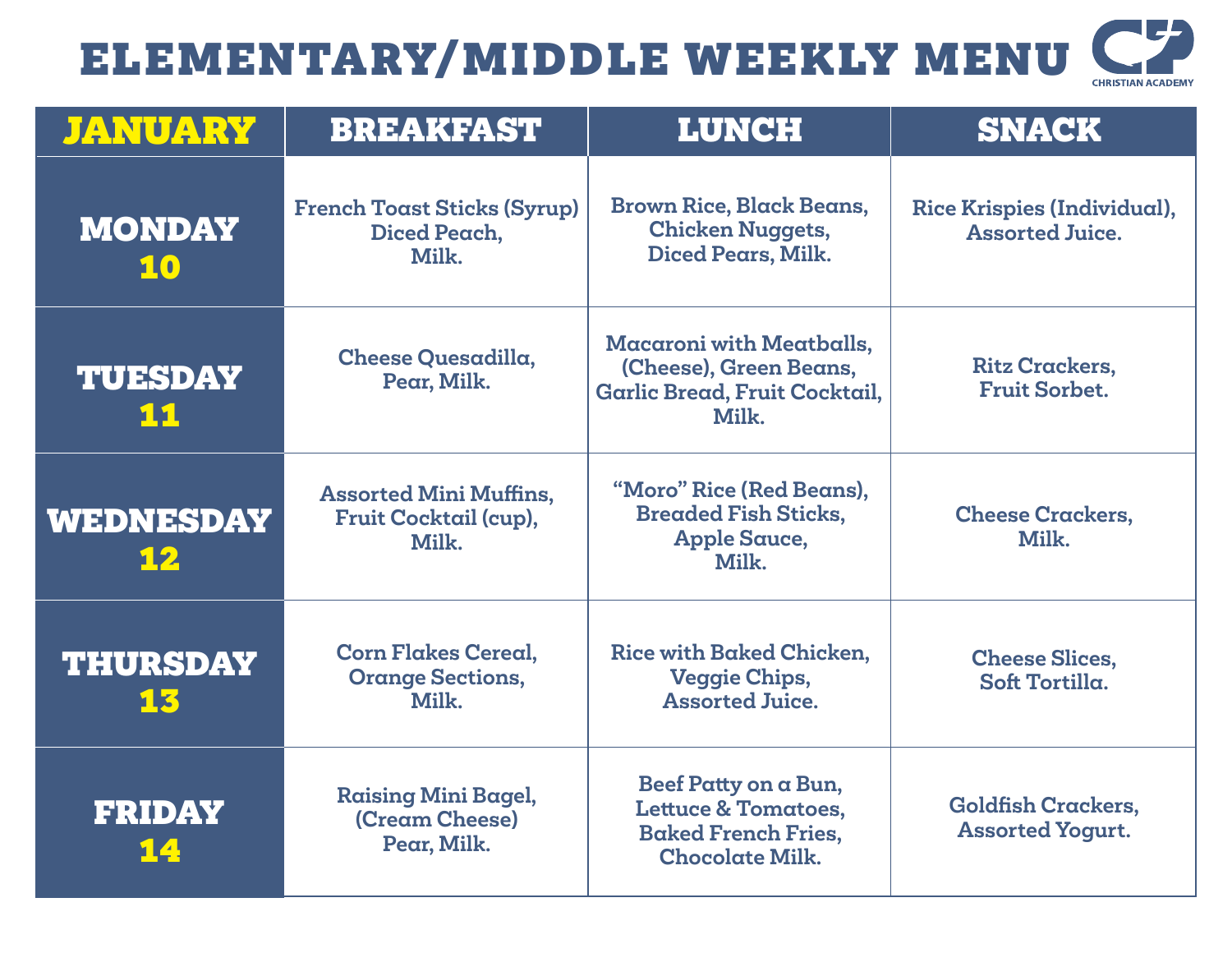## ELEMENTARY/MIDDLE WEEKLY MENU

| <b>CHRISTIAN ACADEMY</b> |  |
|--------------------------|--|

| <b><i>JANUARY</i></b>  | <b>BREAKFAST</b>                                                   | <b>LUNCH</b>                                                                                                                                      | <b>SNACK</b>                                                            |
|------------------------|--------------------------------------------------------------------|---------------------------------------------------------------------------------------------------------------------------------------------------|-------------------------------------------------------------------------|
| <b>MONDAY</b><br>17    | Kaiser Roll (Butter),<br><b>Apricot Halves,</b><br>Milk.           | <b>Split Peas, Brown Rice,</b><br><b>Ground Beef,</b><br><b>Sliced Pears,</b><br>Milk.                                                            | <b>Ritz Crackers,</b><br>Milk.                                          |
| <b>TUESDAY</b><br>18   | <b>Sliced Bread Toast (Butter)</b><br><b>Fresh Pears,</b><br>Milk. | Hot Dog on a Bun,<br><b>Baked French Fries,</b><br><b>Tropical Fruit Salad,</b><br>Soda.                                                          | <b>Assorted Cookies,</b><br><b>Apple Sauce</b><br>(Individual Cups).    |
| <b>WEDNESDAY</b><br>19 | <b>Mini Pancakes (Syrup)</b><br>Banana,<br>Milk.                   | Fish Patty on a Bun,<br>Tomatoes,<br><b>Baked Sweet Potatoes,</b><br><b>Orange Juice.</b>                                                         | <b>Cheese Crackers,</b><br>(Individual Bags),<br><b>Assorted Juice.</b> |
| <b>THURSDAY</b><br>20  | <b>Cheese Omelet,</b><br>Bread,<br><b>Diced Peaches,</b><br>Milk.  | "Congris" (Black Beans),<br><b>Chicken Tenders,</b><br>Diced Peach,<br>Milk.                                                                      | <b>Animal Crackers,</b><br>Vanilla Pudding,<br><b>(Sugar Free)</b>      |
| <b>FRIDAY</b><br>21    | <b>Assorted Mini Muffin,</b><br><b>Sliced Apples,</b><br>Milk.     | Beef Tacos, Soft Tortilla,<br><b>Lettuce &amp; Diced Tomatoes,</b><br><b>Mozarella Cheese,</b><br><b>Sliced Apples,</b><br><b>Assorted Juice.</b> | <b>Fresh Sliced Apples,</b><br><b>Veggie Strings.</b>                   |